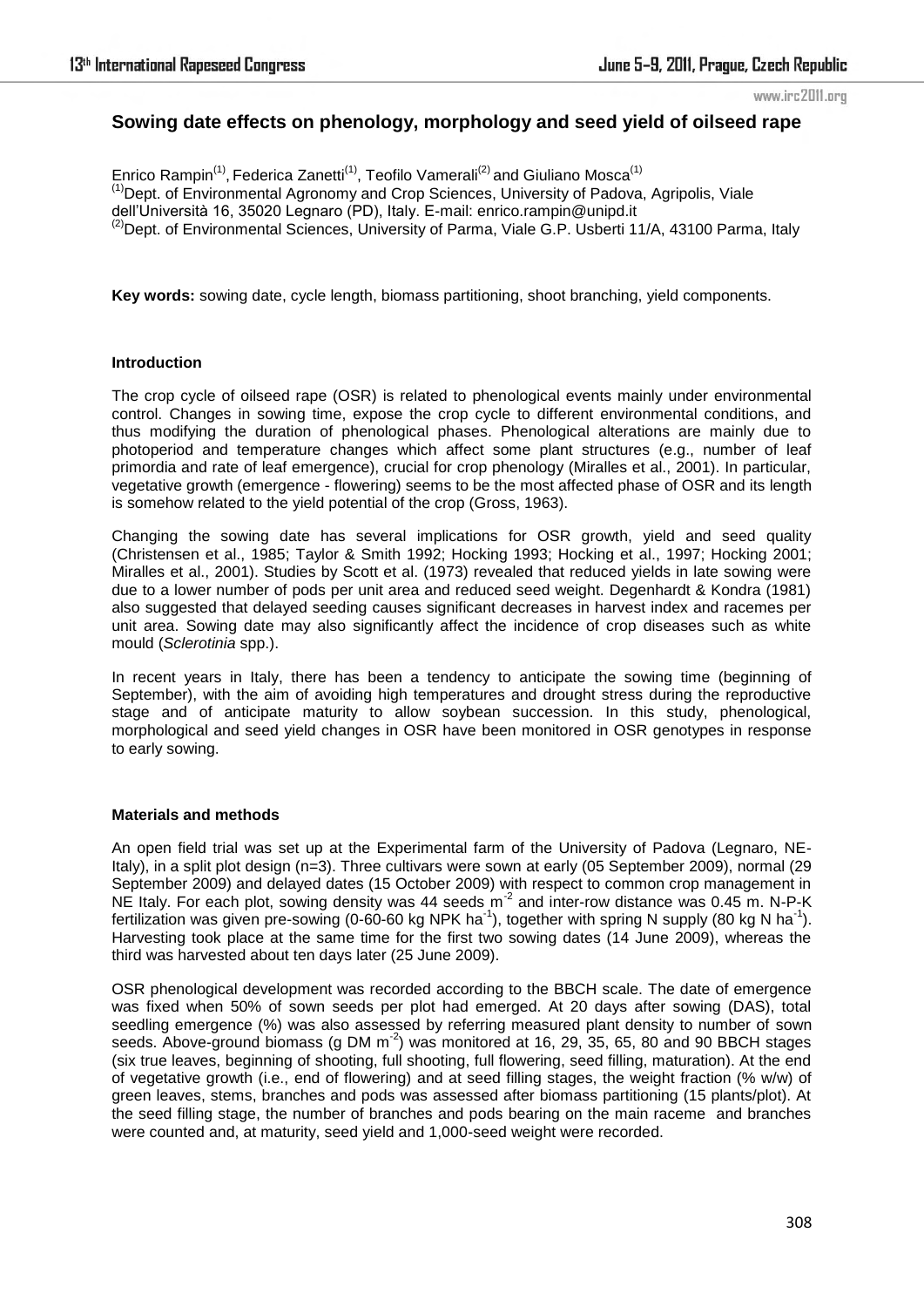www.irc2011.org

Statistical analysis was carried out by Statgraphics software (Manugistic Inc., Rockville, Maryland). ANOVA (analysis of variance) and the LSD test (P≤0.05) were used to evaluate differences among means for morphological parameters and seed yields.

# **Results and discussion**

Sowing date greatly affected the length of crop cycle (Fig. 1). The longest cycle was associated with the early sown OSR (281 d; sowing – harvest) with respect to the optimal (254 d) and delayed ones (250 d). Changing the date of sowing, the OSR emergence was affected in terms of time and percentage. The lower availability of soil water in early September (early sowing date) affected seed imbibition, leading to delayed and reduced emergence. In detail, early sowing reached the 50% threshold at 9 DAS, whereas both the later sowing dates reached this threshold 3 days earlier (6 DAS). Regarding emergence percentage, at 20 DAS only 59% of seeds had emerged in early seeding, the other two dates provided much higher values of 88% and 86% (for normal and delayed sowing, respectively) (P≤0.05).

Of the other development phases, the most affected stage was vegetative growth (seedling emergence – flowering initiation). Plants sown at the beginning of September had a longer vegetative stage (204 d) than the other two sowing periods (183 and 172 d for normal and delayed dates, respectively). The duration of flowering and seed filling phases varied less among sowing dates, being more under genetic (early cultivars) than environmental control.

The different length of the pre-reproductive phases diversified dry matter (DM) accumulation among sowing dates (P≤0.05). Early-seeded OSR produced significantly more above-ground biomass (968 g DM  $\text{m}^2$ , mean of six samplings) than later-sown plants (790 and 556 g DM  $\text{m}^2$  for the normal and the delayed sowing, respectively, mean of six samplings). The positive effect of the length of vegetative growth (d from emergence to flowering initiation) on DM accumulation (mean of six samplings for each sowing date) was expressed by the significant Pearson's correlation coefficient ( $R = 0.84$ , P≤0.05).

Sowing dates also altered DM allocation among plant structures (Fig. 2): early seeded OSR exhibited a greater incidence of branches (P≤0.05) in both partitioning surveys (~25 and 19% at flowering and seed filling stages, respectively), than the normal (~17 and 13% at flowering and seed filling stages) and delayed ones (~20 and 15% at flowering and seed filling stages). The higher branch differentiation in early sowing is probably due more to lower plant density after uncompleted germination than to OSR adaptation mechanisms. Considering stem weight incidence, significant differences were detected only at 65 BBCH, when the normal sown OSR showed the highest percentage (P≤0.05). Changing the sowing period also affected DM partitioning on pods; later sowings showed higher incidences than the early one, especially at 80 BBCH, when significant differences emerged (P≤0.05) - 54 vs. ~51%, delayed and early sowings, respectively.

At 80 BBCH, the number of branches and pods per unit area were assessed, in order to monitor OSR morphology completely. Regarding branches, plant seeding in early September produced the highest number of seeds m<sup>-2</sup> (P≤0.05). Despite different branch production, number of pods (principals + laterals) were comparable (P>0.05). However, their distribution within the canopy was dissimilar: the former OSR produced the largest number of pods on branches (lateral pods), and the latter promoted pod formation on main stems (P≤0.05).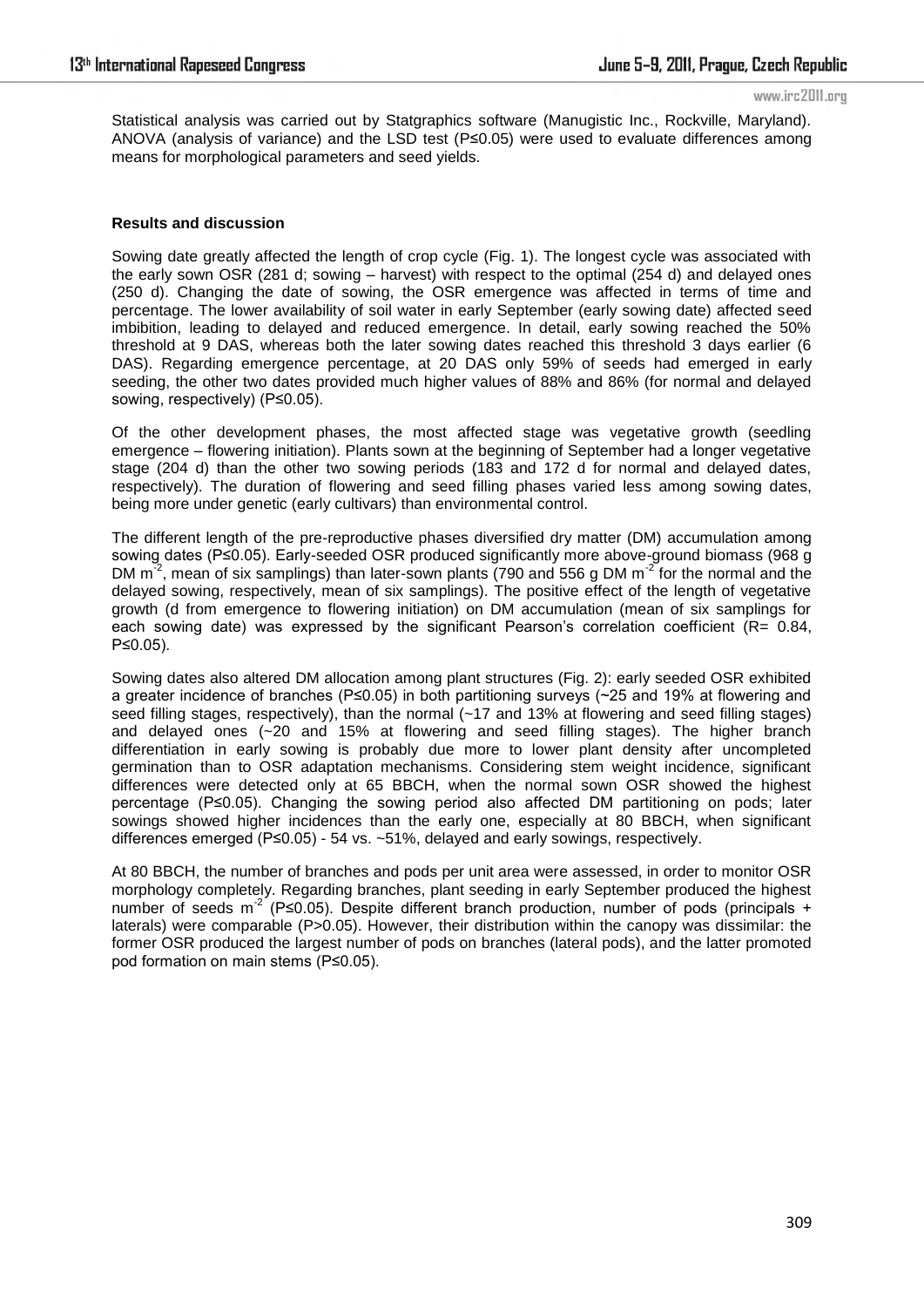





**Fig. 1**. Duration in days (in brackets) of some developmental phases of OSR sown at early, normal and delayed dates. S-SE, E-Fi, Fi-EF and EF-H: sowing seedling emergence, emergence - flower initiation, flower initiation - end of flowering and end of flowering - harvest periods, respectively.

**Fig. 2**. Relative weight (% w/w) of green leaves, stems, branches and pods on total DM produced at full flowering (65 BBCH) and seed filling (80 BBCH) by OSR sown at early, optimal and delayed periods. Each sampling stage analysed separately. Letters: statistically different values within same development stage (LSD test, P≤0.05). Vertical bars: standard error.



Fig. 3. Seed yields ( $t$  DM ha<sup>-1</sup>) of OSR sown at early, optimal and delayed periods. Mean of two years. Letters: statistically different values (LSD test, P≤0.05). respectively, P≤0.05).

Considering seed yield (Fig. 3), significant differences emerged: early sowing achieved the highest seed yield  $(4.6 \text{ t} \text{ ha}^{-1} \text{ DM})$  with respect to the normal  $(4.1 \text{ t} \text{ ha}^{-1} \text{ DM})$  and delayed  $(3.0 \text{ t} \text{ ha}^{-1})$ DM) ones (P≤0.05). In addition, the first date provided a greater number of grains per unit area and per pod (P≤0.05), while the 1000-seed weight was comparable among sowing times.

The higher yield highlighted in early OSR sown was probably due to prolonged pre-reproductive phase and consequently greater spring biomass production, as supported by correlation analysis, which provided significant and positive relations between seed yield and length of vegetative growth (seedling emergence - flower initiation) and biomass at 35 BBCH  $(R^2 = 0.50$  and 0.70

#### **Conclusions**

Early sowing can be profitably adopted in NE-Italy OSR cropping systems, but very probably also in other environments. Anticipating sowing to the beginning of September promoted higher seed yields. With early sowing, photoperiod sensitivity was altered and an extended vegetative stage promoted. The prolonged pre-reproductive phases probably allow higher nitrogen recovery from soil, better photosynthesis and, therefore, greater biomass productivity. These physiological and morphological